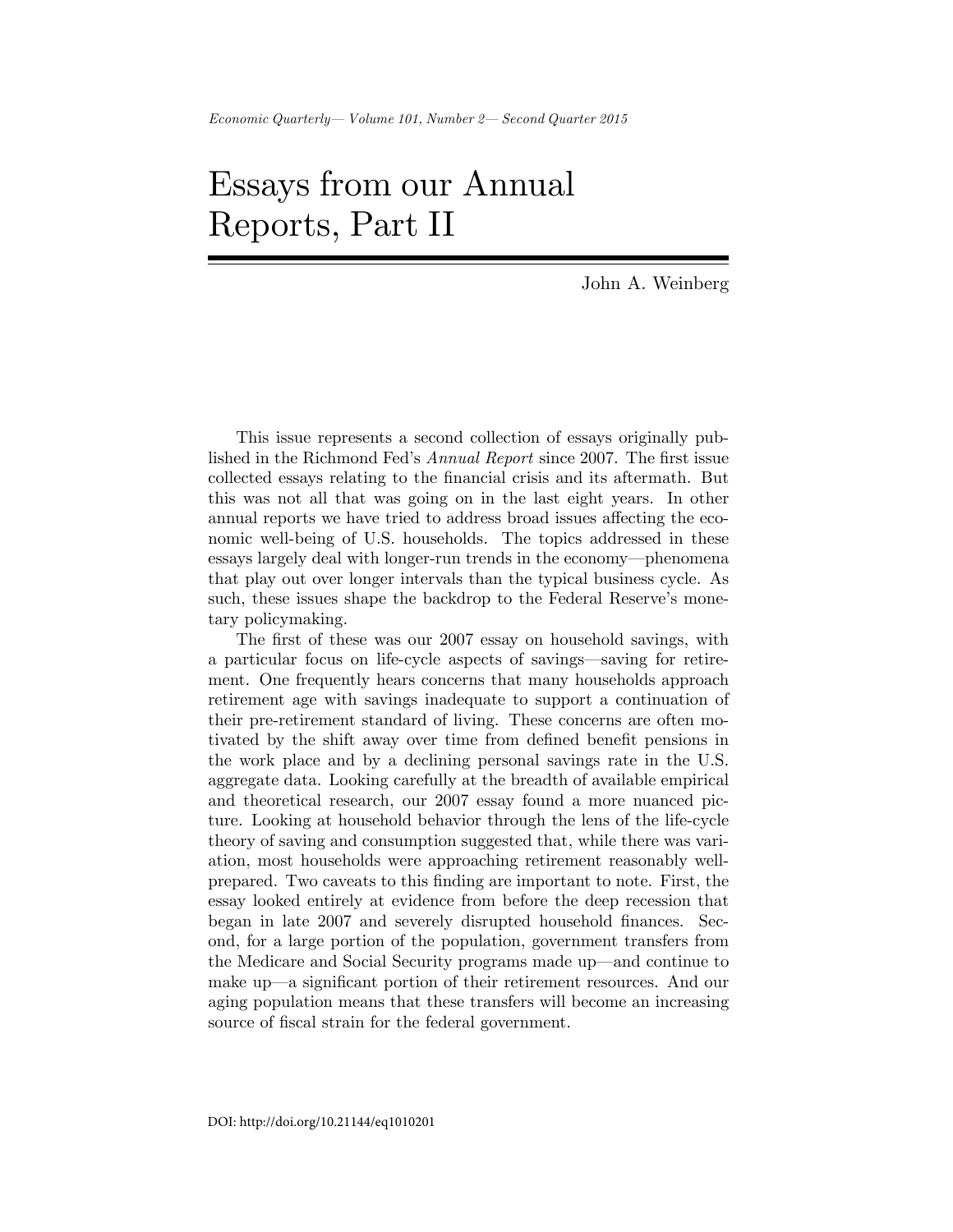Budgetary issues more generally have been a topic of broad concern in the United States in recent years. The recession of  $2007-09$  brought with it a large increase in federal deficits, and the polarized political environment has led to near shut downs of the government on a number of occasions, as the Treasury has run up against its legislated debt ceiling. In 2011, a year in which fiscal policy and government borrowing was the subject of intense political debate (and gamesmanship), we examined the notion of sustainability in government financial plans. In our essay for that year, we explained that economic forces would put an upper limit on how much debt a government could issue, although identifying that limit, or how close we are to it at any point in time, is difficult. But financial market investors simply wouldn't be willing to hold—not without sharply higher yields—a level of debt so high that future taxes would not be capable of paying it off. As a government neared such a level, the public would come to expect some adjustment to planned spending and taxes. But uncertainty about the shape that such adjustments might take could itself have the effect of dampening investment spending and thereby weaken growth. Further, fiscal policy stretching the limits of sustainability raises the risks that monetary policy will lose its ability to control the price level. Hence, the possible consequences of continued political gridlock for the long-term performance of the U.S. economy were (and are) significant.

One of the defining characteristics of the recession of  $2007-09$  was the dramatic increase in the share of the unemployed who were unemployed longer than 26 weeks. This episode was the worst economic contraction in the United States since the Great Depression, with the unemployment rate topping out at 10 percent. This peak was a little below the peak in the 1982 recession. In that earlier period, however, the long-term unemployed never accounted for more than about a quarter of all unemployed. By contrast, in the recent recession the share of the long-term unemployed soared to more than 40 percent of overall unemployment. Our 2010 Annual Report essay examined these facts, together with the related phenomenon of "duration dependence"—the tendency for unemployed with longer unemployment spells to have lower probabilities of finding a job. The essay argues that the distinct patterns in the data for the Great Recession suggest that an unusually large number of workers with relatively low employability entered unemployment in the contraction. This finding is consistent with a major source of the economic dislocation of the period coming from structural changes in the economy that reduced the relative demand for lower-skilled workers. While this is a topic that has continued to attract considerable research attention, our 2010 essay's early look at